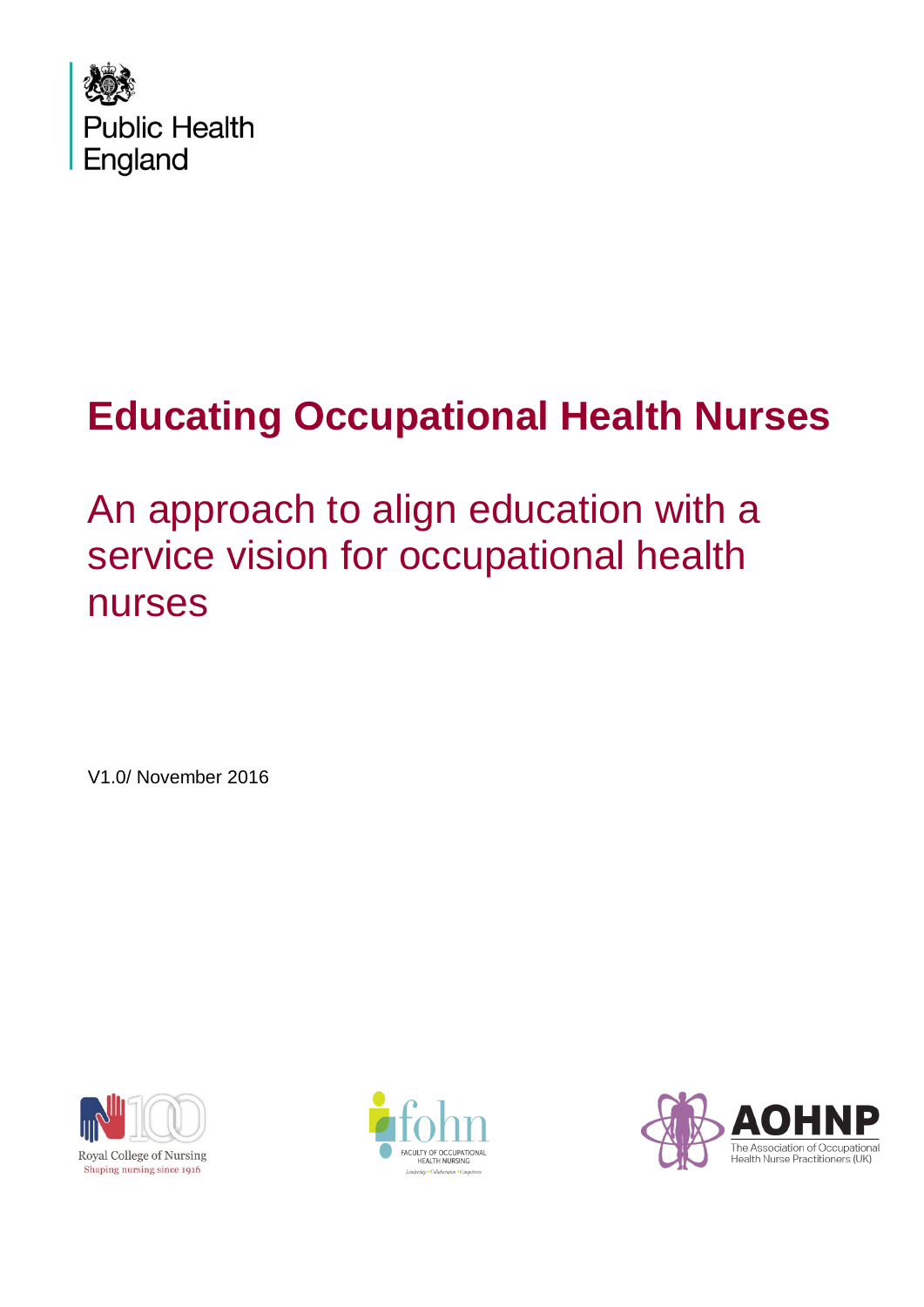## <span id="page-1-0"></span>About Public Health England

Public Health England exists to protect and improve the nation's health and wellbeing, and reduce health inequalities. We do this through world-class science, knowledge and intelligence, advocacy, partnerships and the delivery of specialist public health services. We are an executive agency of the Department of Health, and are a distinct delivery organisation with operational autonomy to advise and support government, local authorities and the NHS in a professionally independent manner.

Public Health England Wellington House 133-155 Waterloo Road London SE1 8UG Tel: 020 7654 8000 [www.gov.uk/phe](http://www.gov.uk/phe) Twitter: [@PHE\\_uk](https://twitter.com/PHE_uk) Facebook: [www.facebook.com/PublicHealthEngland](http://www.facebook.com/PublicHealthEngland)

Prepared by: Occupational Health Nursing Working Group, sponsored by Public Health England. Document to be reviewed November 2018

#### © Crown copyright 2014

You may re-use this information (excluding logos) free of charge in any format or medium, under the terms of the Open Government Licence v2.0. To view this licence, visit [OGL](https://www.nationalarchives.gov.uk/doc/open-government-licence/version/2/) or email [psi@nationalarchives.gsi.gov.uk.](mailto:psi@nationalarchives.gsi.gov.uk) Where we have identified any third party copyright information you will need to obtain permission from the copyright holders concerned. Any enquiries regarding this publication should be sent to linsert email address].

Published November 2016 PHE publications gateway number: 2016431

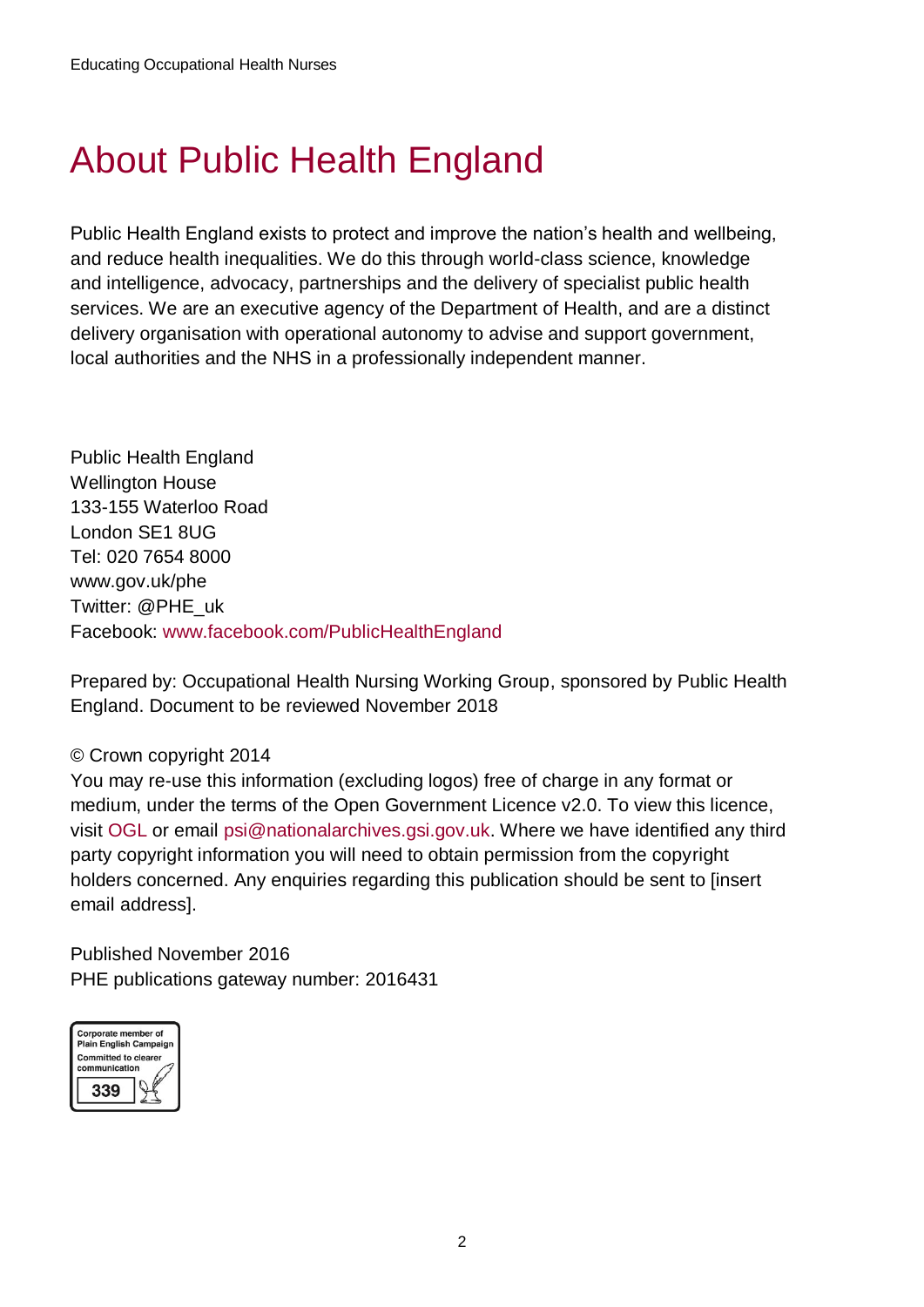## **Contents**

<span id="page-2-0"></span>

| About Public Health England                                                        |    |
|------------------------------------------------------------------------------------|----|
| <b>Background</b>                                                                  | 4  |
| Prompts for assessment of occupational health nurse education programmes           | 6  |
| Essential components for inclusion on occupational health nursing course curricula |    |
| <b>Bibliography</b>                                                                | 19 |
| Contributors                                                                       | 20 |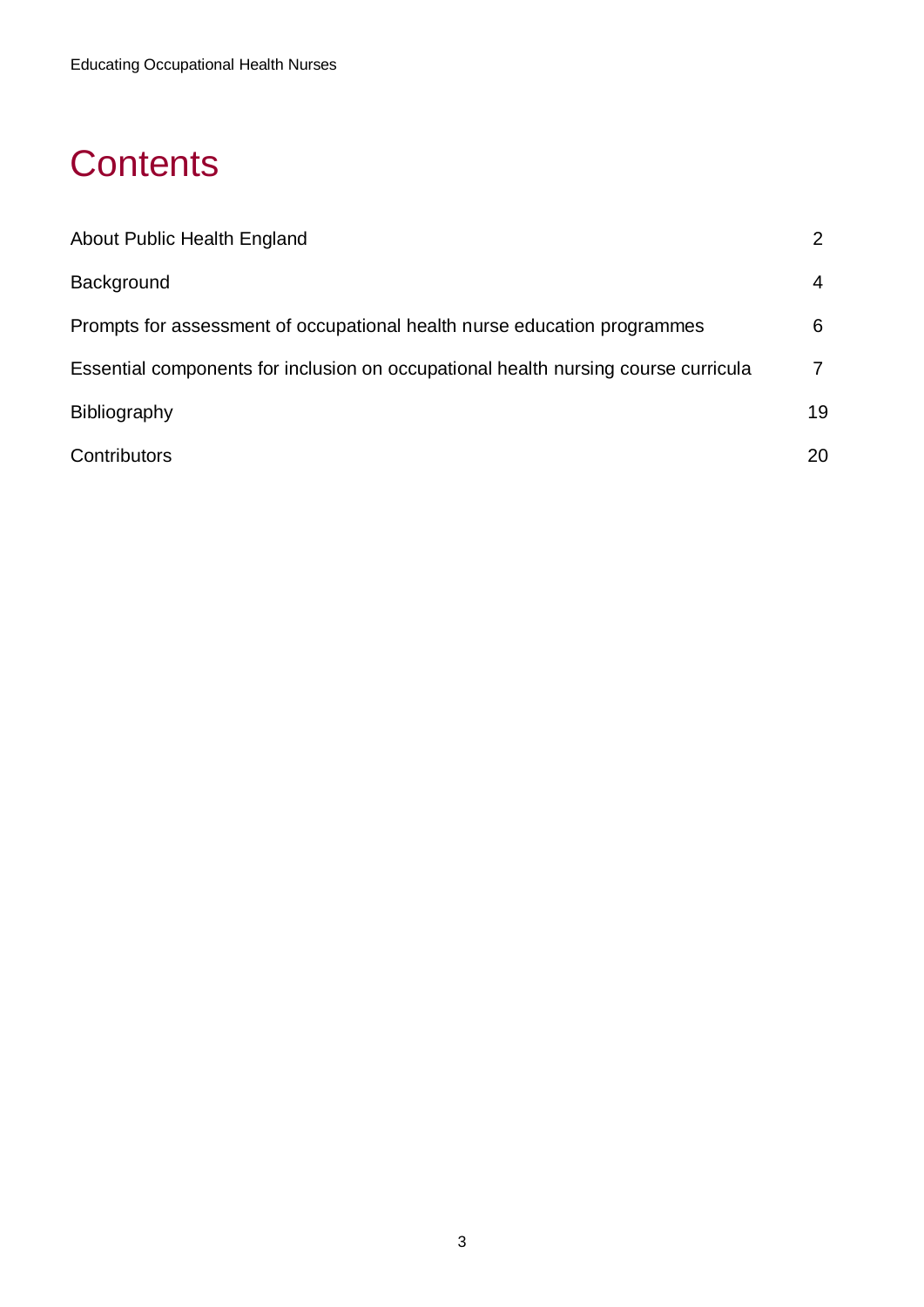## **Background**

This document has been sponsored by Public Health England (PHE) in conjunction with partners including; Health Education England, higher education institutions (HEIs), lecturers, the Royal College of Nursing, the Association of Occupational Health Nurse Practitioners UK (AOHNP), the National School of Occupational Health, the Faculty of Occupational Health Nursing Development Group (FOHN) and occupational health nurse (OHN) practitioners (see list of contributors on page 20).

The Specialist Community Public Health Nursing (SCPHN) Occupational Health (OH) register was introduced in 2004. Since then the nature of work has changed and there has been a rise in lifestyle related chronic ill health, organisations employ a multigenerational workforce and there is now a greater emphasis on health and wellness. Especially the impact of physical and mental health on performance, capability, engagement and productivity in addition to sickness absence and accidents at work. In future, the boundaries of traditional OH practice may also extend beyond the workplace to those who are economically inactive. However, there is also a shortage of dedicated qualified OH practitioners to undertake this work.

OH nursing finds itself at a time of change, therefore it was timely to review priorities for educational programmes to consolidate and develop a new approach going forward. OHNs recognise that their educational programmes must continually evolve and adapt in order to meet new workplace challenges as well as to continue the valuable work of the profession.

Currently OHNs in the United Kingdom (UK) are educated through different routes and programmes at HEIs and universities. The Nursing and Midwifery Council (NMC) sets standards of proficiency for Specialist Community Public Health Nurses (SCPHNs) and regulates practice. The Code of Practice ('the Code') underpins nursing practice and is central to both the delivery of excellent and auditable practice and effective public protection.

The OH Nursing Working Group (OHNWG) was established to define how to develop and enhance present day education programmes, refocusing on the depth and breadth of curriculum topics, informing the taught elements of courses and supporting the translation of theory into practice (during placements and after employment). The group also developed publicity materials aimed at raising the profile of OH nursing generally amongst adult nursing colleagues.

This document sets out the recommended approach for nurse education going forward. It incorporates 'general prompts' for HEIs and lecturers in assessing and refreshing OH nursing educational programmes. It also lists the requisite 'theory, knowledge and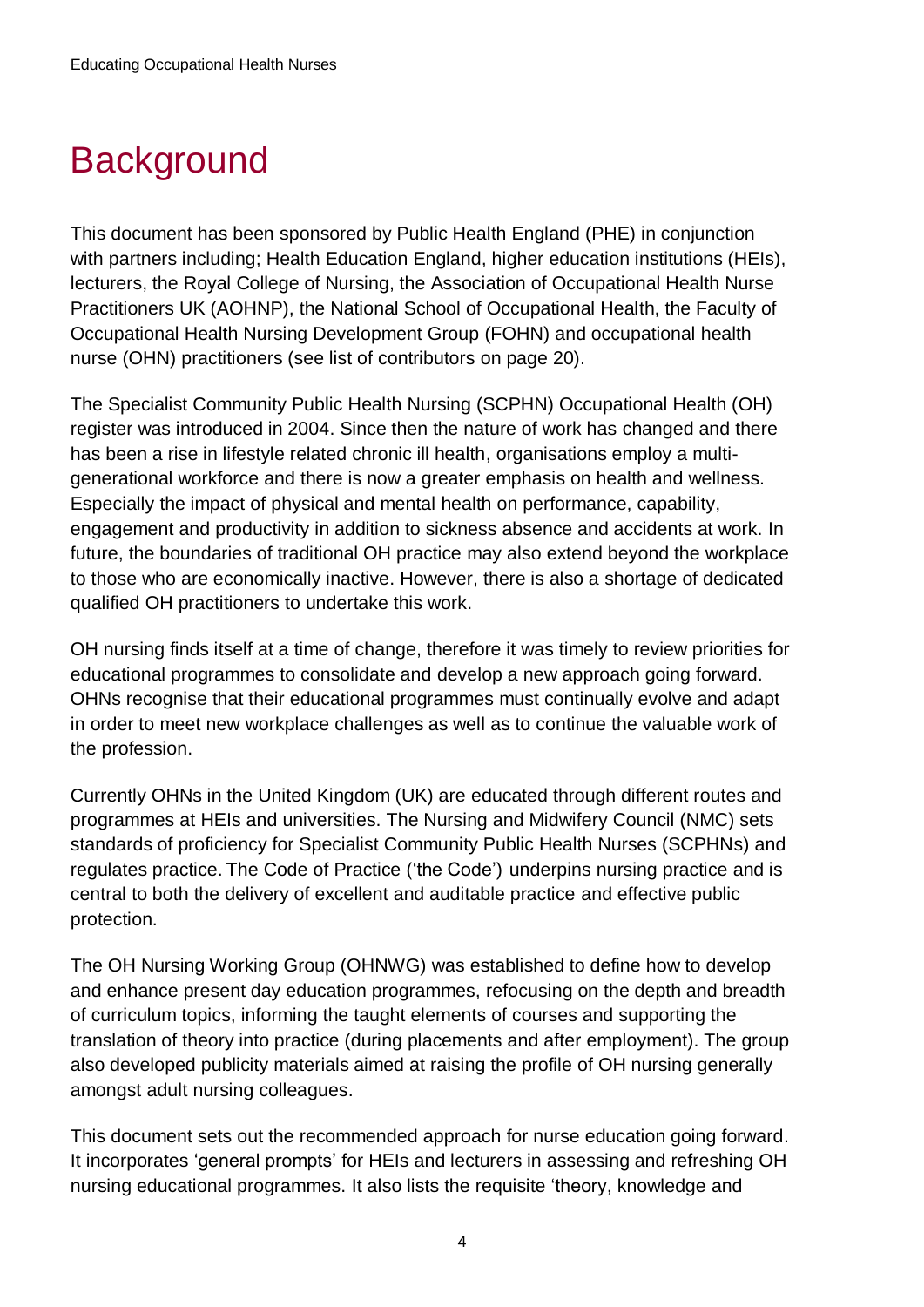skills' that must be included into education programmes to ensure excellent, high quality OH services (and to manage any increase in education capacity).

Fitness for practice will be ensured through the NMC standards and validation of education programmes. Lastly, this document is also intended to provide a framework of topics to support practitioners to fulfil the needs of purchasers of services - it does not affect the absolute requirements of the regulatory body.

The content of the curriculum for SCPHN, OH programmes should be that which will enable the achievement of the standards of proficiency sufficient for safe and effective practice.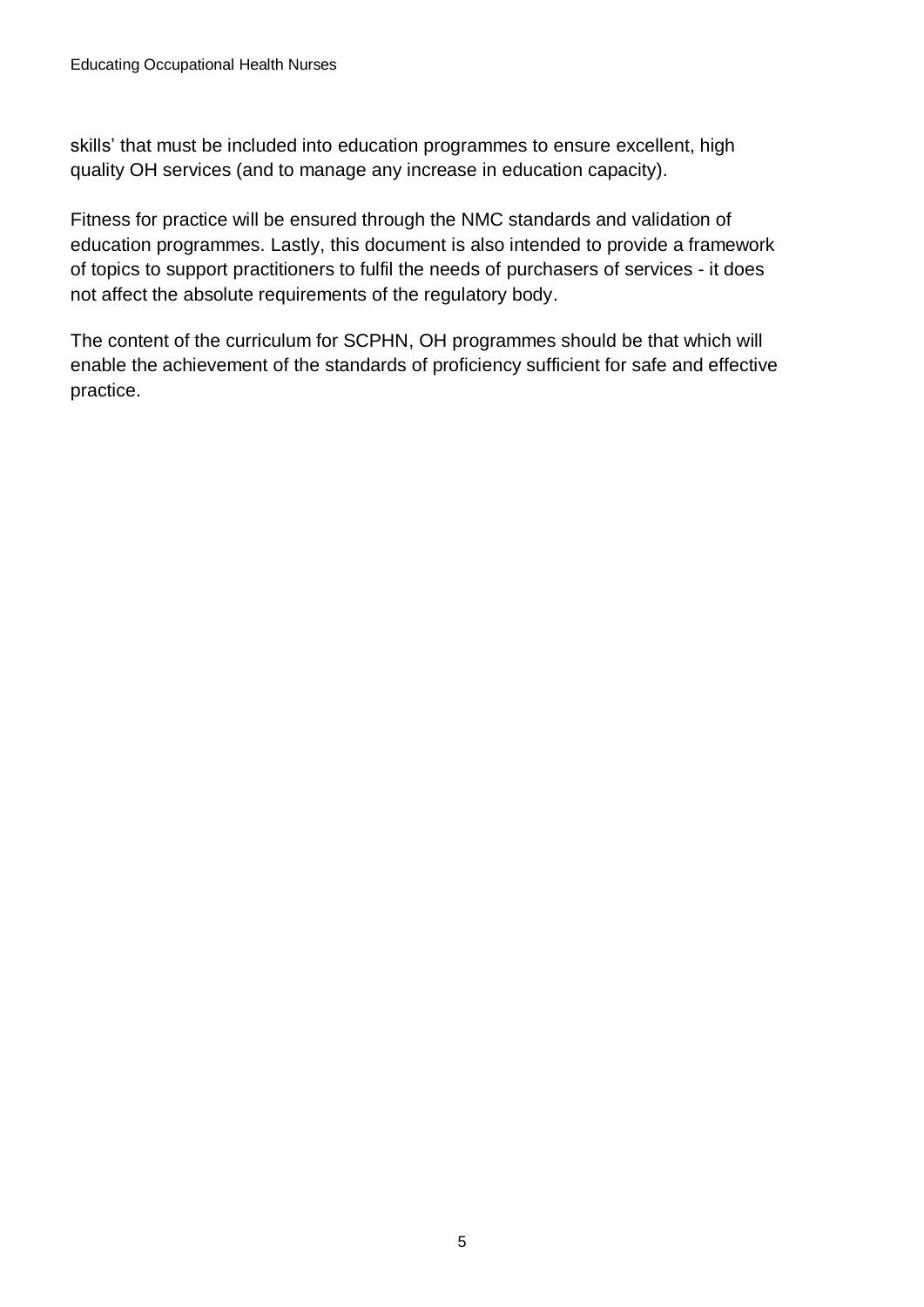## Prompts for higher education institutions and lecturers in assessing and refreshing OHN education programmes

It is recommended that education commissioners, HEIs and lecturers consider these prompts from a strategic perspective when reviewing their programmes and take the appropriate action to ensure that courses incorporate the essential elements for graduates to deliver excellent and appropriate services in line with current and future provision.

How well do your current programmes of education for OHNs map to meet the requirements of this document, and current/future service delivery? Do any gaps exist that need to be addressed?

If necessary, how could the educational content of your programmes be adapted to have a greater focus on the key requirements for OHNs, eg the effects of work on health, the effects of health on work; leadership, management and business skills (people, time and resources)?

Do your current programmes offer sufficient flexibility to meet the demands of the workplaces of the future and, if not, what should be considered further?

Do your current programmes allow for multi-professional education from practitioners employed in workplace health and wellbeing now and in the future?

How will you ensure that students recognise the need for lifelong learning and additional knowledge and skills in differing practice settings?

How could you work more closely with senior OH nurse practitioners and stakeholders in OH to identify and increase the range and number of high quality clinical placements and alternative practice opportunities that exist?

How much course input is currently provided by a course teacher who is trained and qualified in OH? Is this sufficient for the needs of your OH students? If not, what actions are required to rectify this situation?

How do you/will you prepare and support course teachers and practice teachers for the ongoing and meaningful support of OHN students?

How will you ensure students are familiar with organisational requirements and models of practice?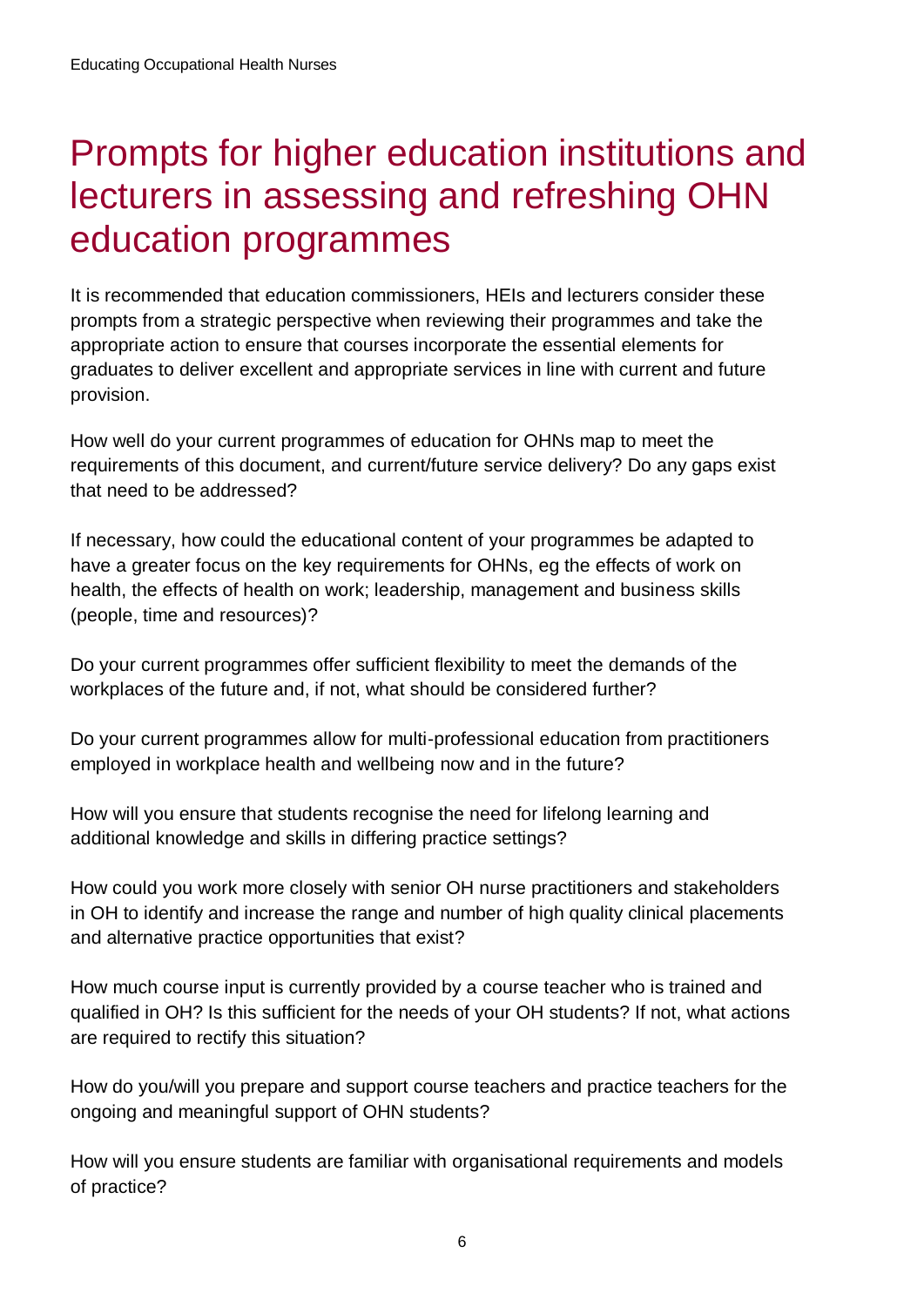## Essential components for inclusion on OH nursing course curricula

Gaining knowledge of public health is an essential part of an OHN's role. Therefore, it is essential to consider key elements of education relevant to this function and the impact of this work on the delivery of good occupational health practice. The principles of public health include:

- stakeholder engagement
- health and safety management
- behavioural change strategies
- health intervention strategies
- mental health and wellbeing
- $\bullet$  common health condition management<sup> $\hat{\ }$ </sup>
- knowledge of relevant specialist advice and support services and the ability to signpost appropriately

\*\* In OH this would be more likely to relate to the impact of long term conditions on health and work rather than the detailed management of common health conditions themselves.

OHNs identify and lead development of resources to meet the needs of working adults, liaising with other professionals and agencies to agree a range of contributions, interventions and opportunities for their clients. They must possess the capacity to use and adapt evidence based intervention strategies to assist clients and organisations to manage health problems and difficulties as they arise.

Four principles underpin the OH nursing approach to their working practice:

- the search for health needs
- the stimulation of awareness of health needs
- the influence on policies affecting health
- the facilitation of an awareness of health needs

The framework outlined in this document lists the essential components relating to theory, knowledge and skills that education commissioners, HEIs and lecturers need to include in all OHN training programmes to maintain fitness for purpose and reflect the requirements for excellent OH nursing practice.

A variety of educational pathways exist that are relevant to OHN practice, therefore it is recognised that the depth to which each item is covered will depend on the level of academic achievement eg diploma, undergraduate or postgraduate level of study. Many of the items described will already be covered within current education programmes and clinical practice. However, they are not currently included in every HEI/university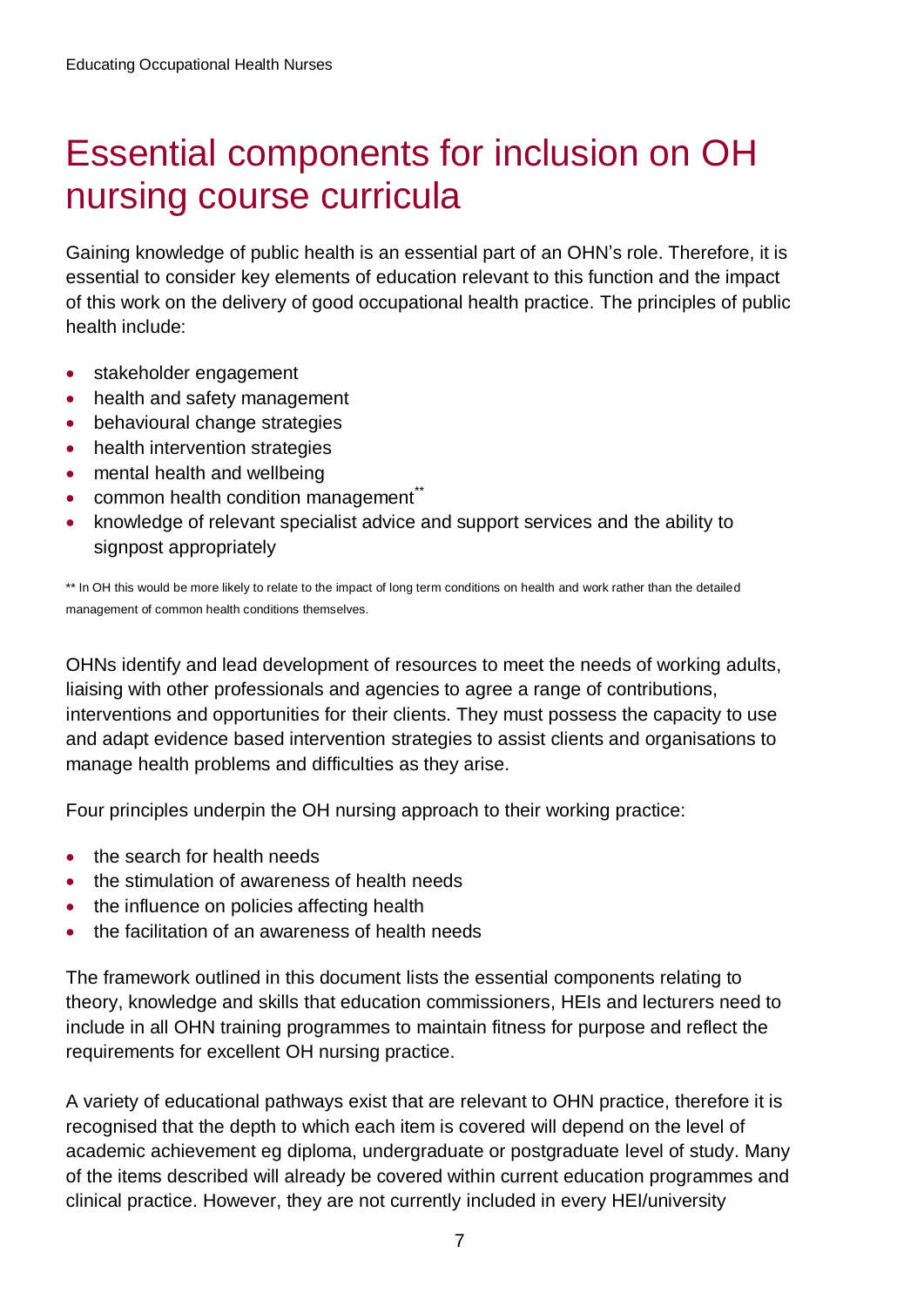course. Therefore this guidance has been written to support programme development and change in this respect.

For SCPHN, OH courses (at undergraduate level) OHN student's theoretical classroombased learning will also be reinforced by a mandatory period of field based practice, ie learning takes place in shared classes with other SCPHNs or allied professionals; specific classes for OHNs; but also in practice (amounting to 50:50% classroom and practice experience). Regarding the latter, it is acknowledged that the practical skills acquired during practice placements will also (to some extent) depend on the particular nature of the placement and the role involved. At the end of all placements there is a requirement for practice teacher sign off.

All OH nursing programmes should be delivered within the context of leadership and evidence based practice. They should also closely relate to the current national Public Health Outcomes Framework as well as contemporary OH practice itself, ie taking into account the lifecourse of an employee from aged 16 years old to their (extended) retirement through prevention and early intervention. Each of the core elements listed below links OH nursing practice with the standards of proficiency for SCPHN, OH. The standards support OHNs in preventing ill health, promoting and protecting the health and wellbeing of working adults as well as improving individual and organisational outcomes.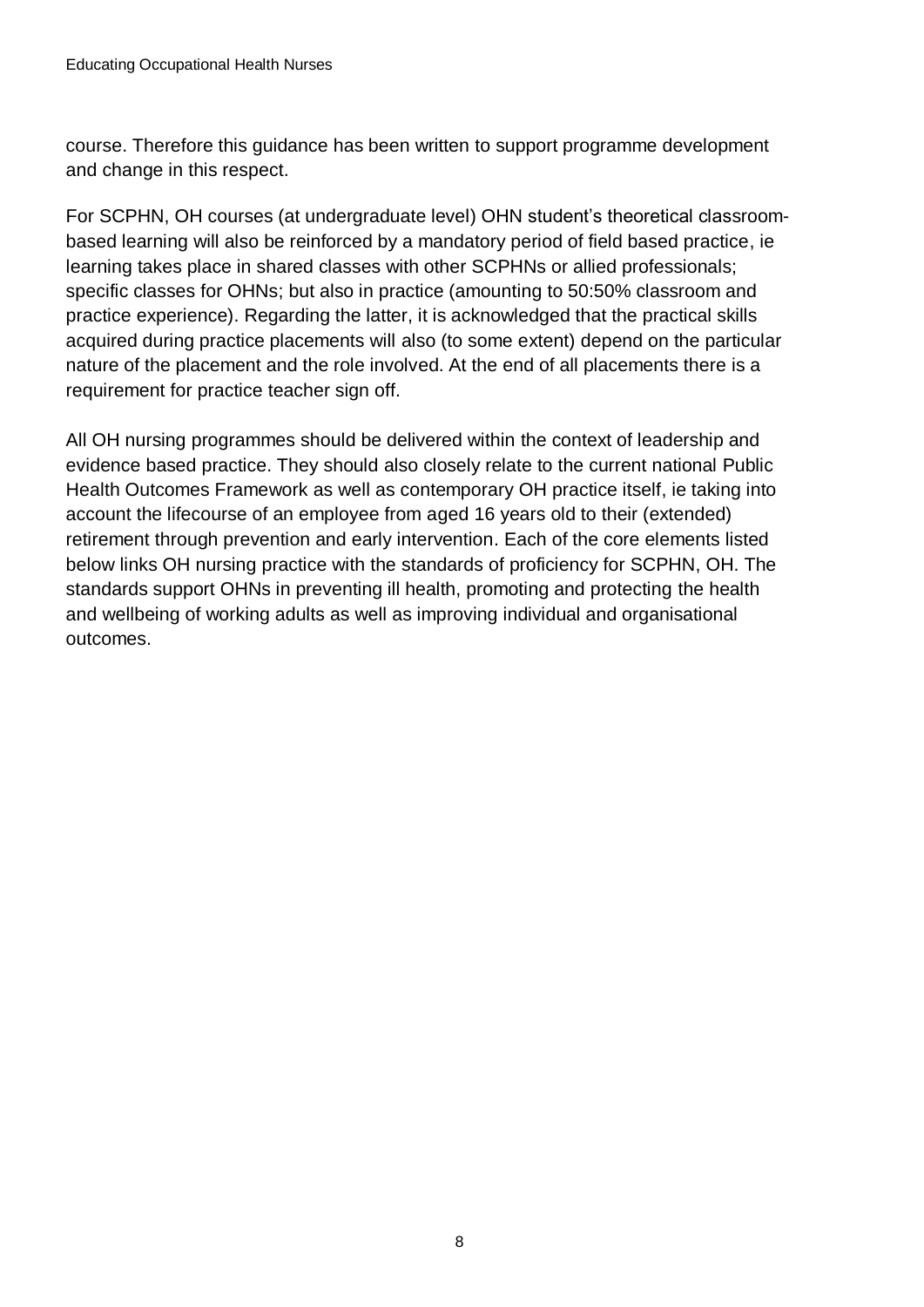#### Public health

|                      |                                    | <b>Theory and Knowledge</b>                                                                                                                                                                                                                                                                                                                                                                                                           |                        | <b>Skills</b>                                                                                                                                                                                                                                                                                                                                                                                                                                            |  |
|----------------------|------------------------------------|---------------------------------------------------------------------------------------------------------------------------------------------------------------------------------------------------------------------------------------------------------------------------------------------------------------------------------------------------------------------------------------------------------------------------------------|------------------------|----------------------------------------------------------------------------------------------------------------------------------------------------------------------------------------------------------------------------------------------------------------------------------------------------------------------------------------------------------------------------------------------------------------------------------------------------------|--|
|                      | Theory,<br>Concepts<br>and Drivers | Theories of the concepts of health and wellbeing<br>The drivers of work, health and wellbeing including the<br>national economic agenda in relation to employment and<br>worklessness<br>Relationship between worklessness and public<br>health social model of disability in realtion to health as a<br>barrier to employment<br><b>Public Health Outcomes Framework</b><br>The determinants of health<br><b>Health inequalities</b> |                        | Ability to deliver OH nursing practice within a public health<br>framework whilst concurrently taking into account the<br>objectives related to employee health and wellbeing, work<br>performance and productivity within the OHN's employing<br>organisation<br>Ability to describe the national drivers, public health and<br>economic agenda in relation to work, health and wellbeing<br>and to use the information to drive and influence practice |  |
|                      |                                    | Understanding whole system approaches to workforce<br>health                                                                                                                                                                                                                                                                                                                                                                          |                        | Understand relationships between<br>environment/behaviour/culture etc                                                                                                                                                                                                                                                                                                                                                                                    |  |
| <b>Public health</b> |                                    | The changing nature of work - globalisation, information<br>technology, work-life integration<br>The changing nature of employee demographics - the<br>ageing population and the effect on employment and work<br>capability                                                                                                                                                                                                          | $\bullet$<br>$\bullet$ | Ability to advise organisations on the potential effects of the<br>changing nature of work and the ageing population on<br>employment, workability, work performance and<br>productivity<br>Ability to advise organisations on the prevalence of<br>occupational disease and injury                                                                                                                                                                      |  |
|                      | <b>OH Nursing</b>                  | The role of OH nursing in relation to the public health<br>framework<br>Public health in the context of work, health and wellbeing<br>Worklessness and its relationship to OH nursing                                                                                                                                                                                                                                                 |                        | Ability to describe the wider role of OH in the context of the<br>public health agenda and the Public Health Outcomes<br>Framework                                                                                                                                                                                                                                                                                                                       |  |
|                      | <b>Health Risk</b><br>Assessment   | Models of health risk assessment<br>Organisational health risk assessment                                                                                                                                                                                                                                                                                                                                                             |                        | Ability to use an appropriate health risk assessment model<br>to carry out a departmental or whole organisation physical<br>and mental health risk assessment and present the findings                                                                                                                                                                                                                                                                   |  |
|                      | <b>Health</b><br>Promotion         | The workplace as a setting for health promotion                                                                                                                                                                                                                                                                                                                                                                                       | $\bullet$              | Ability to influence and lead a health promotion project<br>related to public health outcomes, making it relevant to<br>organisational objectives of work performance, productivity<br>and profit<br>Ability to engage staff at all levels to undertake health<br>promotion to support employees to reach and maintain<br>optimal health (and prevent ill health/protect health)                                                                         |  |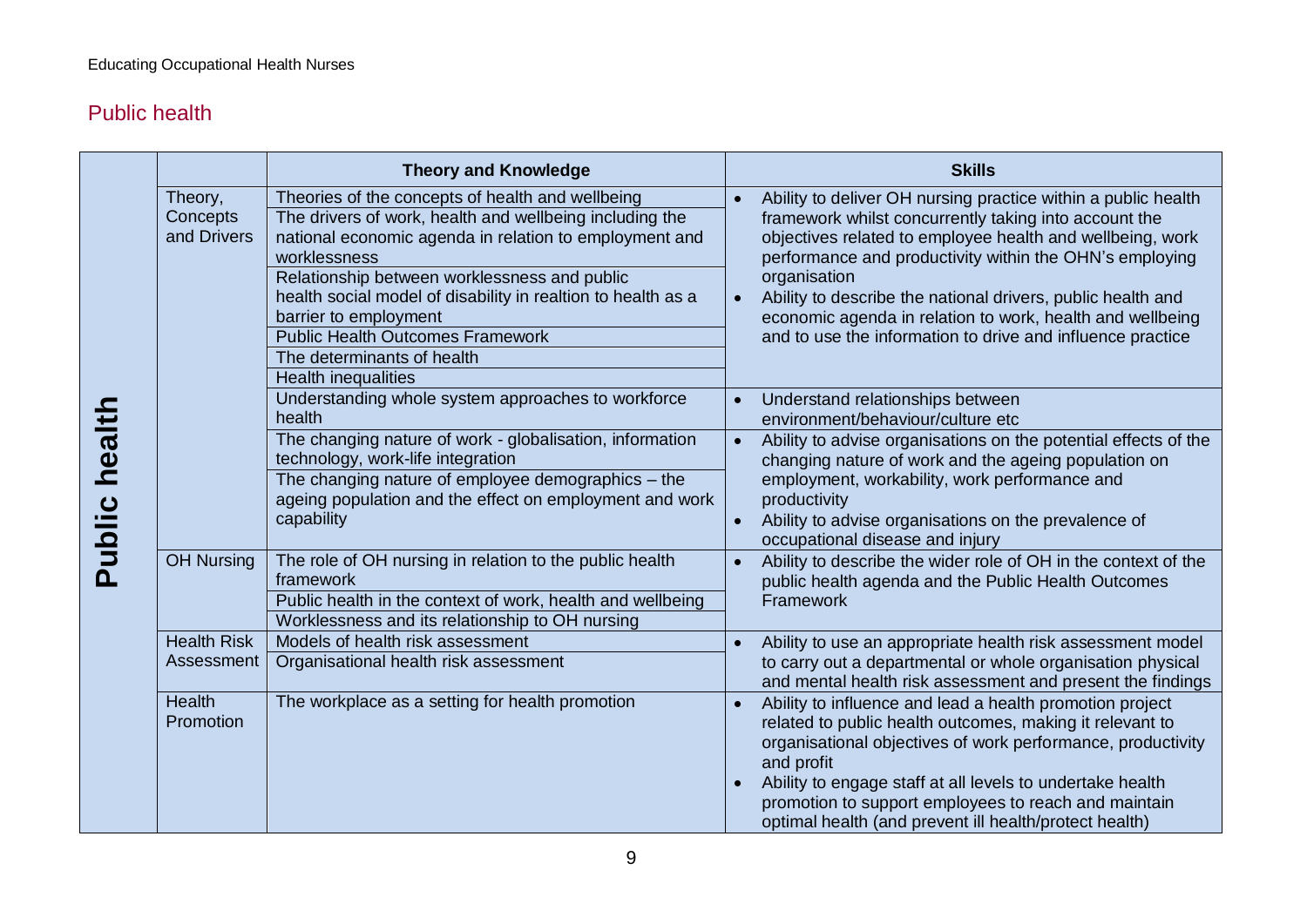|  | <b>Theory and Knowledge</b>                  | <b>Skills</b>                                                                                                                                                                                                                                                    |
|--|----------------------------------------------|------------------------------------------------------------------------------------------------------------------------------------------------------------------------------------------------------------------------------------------------------------------|
|  | Health promotion models and frameworks       | Ability to critically assess health promotion models in<br>deciding which model to use for which health promotion<br>purpose<br>Understand and can facilitate ways in which employees can<br>be empowered to take better control of their health and<br>wellness |
|  | Social marketing as a health promotion tool  | Ability to use social marketing as a tool for health promotion<br>in the workplace                                                                                                                                                                               |
|  | Environmental impact on health and wellbeing | Ability to advise organisations on the impact of the working<br>environment on health and wellbeing and identify situations<br>where the environment adversely affects health and<br>wellbeing                                                                   |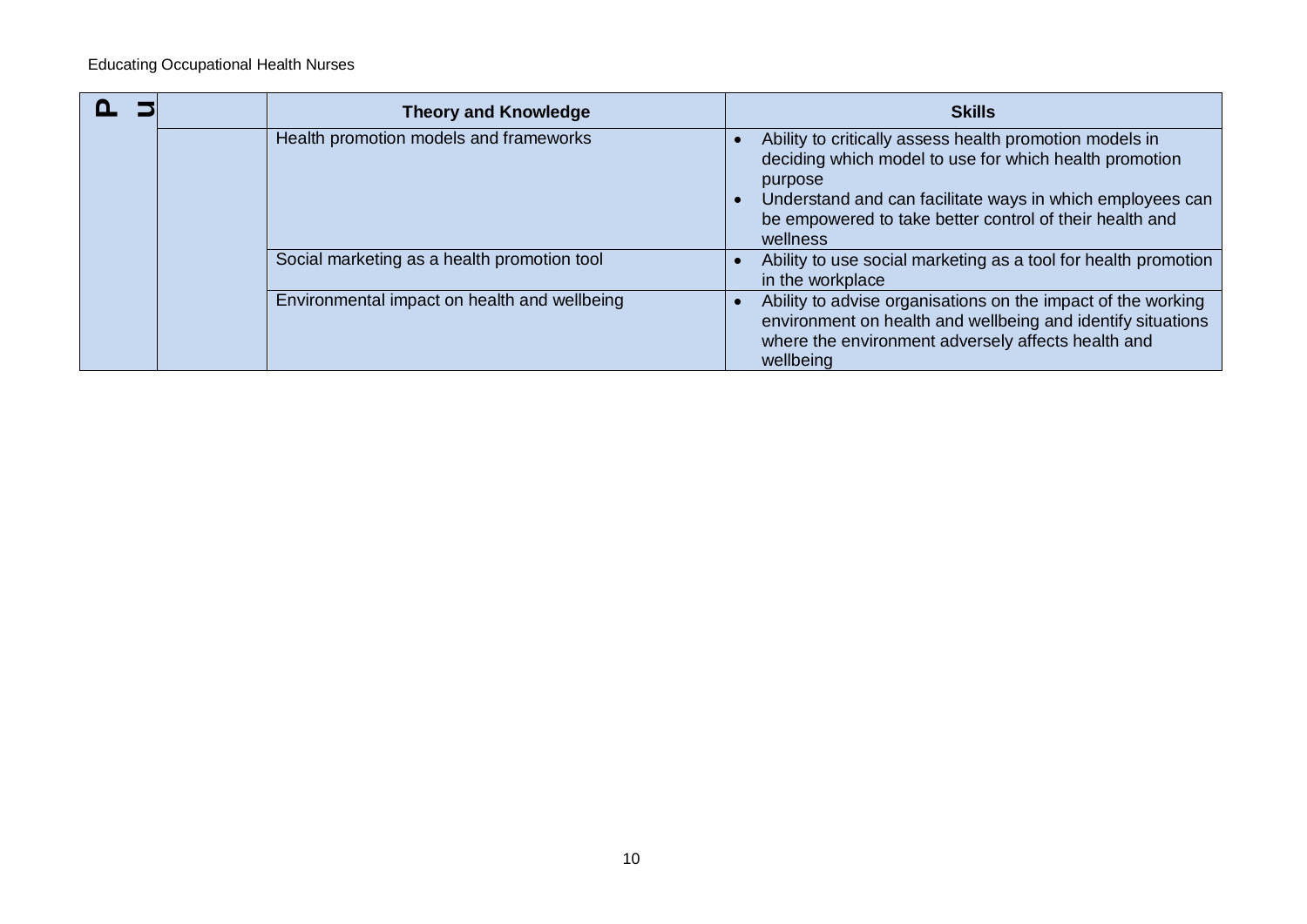### Effect of work on health and wellbeing

|                                        |                                               | <b>Theory and Knowledge</b>                                                                             | <b>Skills</b>                                                                                                                                                                                                                                                                                                                                                                                                                            |
|----------------------------------------|-----------------------------------------------|---------------------------------------------------------------------------------------------------------|------------------------------------------------------------------------------------------------------------------------------------------------------------------------------------------------------------------------------------------------------------------------------------------------------------------------------------------------------------------------------------------------------------------------------------------|
|                                        | Occupational<br>Illness and<br><b>Disease</b> | The reciprocal effects of work on physical and<br>psychological health                                  | Ability to describe the ways in which work affects physical<br>and psychological health. Understanding issues impacting on<br>mental health and wellbeing<br>Can articulate the health benefits of work                                                                                                                                                                                                                                  |
|                                        |                                               | The prevalence and types of occupational<br>disease, work related ill health and injury                 | Ability to describe the prevalence and commercial<br>implications to organisations of occupational disease, ill<br>health and injury (and how to prevent these)                                                                                                                                                                                                                                                                          |
| Effect of work on health and wellbeing |                                               | Working knowledge of toxicology in relation to<br>employee health and wellbeing                         | Ability to advise employers and managers on the potential<br>health effects of common chemical, physical and biological<br>agents<br>Ability to advise employers on the prevention of health effects<br>due to chemical, physical and biological agents<br>Ability to identify potential toxicological effects, assess risk<br>and refer for medical assistance or to allied health or health<br>and safety professionals as appropriate |
|                                        |                                               | Working knowledge of occupational hygiene<br>methods                                                    | Ability to advise employers and managers on the health and<br>safety and occupational hygiene methods required to identify<br>potential hazards to health<br>Ability to identify potential health hazards, assess risk and<br>refer for medical assistance or to allied health or health and<br>safety professionals as appropriate                                                                                                      |
|                                        |                                               | Working knowledge of ergonomics in relation to<br>employee health and wellbeing                         | Ability to advise employers, managers and employees on the<br>$\bullet$<br>design of work tasks to prevent occupationally related injury<br>such as repetitive strain injuries or musculoskeletal disorders<br>Ability to identify potential health hazards, assess risk and<br>refer for medical assistance or to allied health or health and<br>safety professionals as appropriate                                                    |
|                                        |                                               | Workplace health hazards - ergonomic,<br>physical, chemical, biological, psychosocial and<br>mechanical | Ability to advise employers, managers and employees on a<br>wide range of health hazards<br>Ability to identify potential health hazards, assess risk and<br>$\bullet$<br>refer for medical assistance or to allied health or health and<br>safety professionals as appropriate                                                                                                                                                          |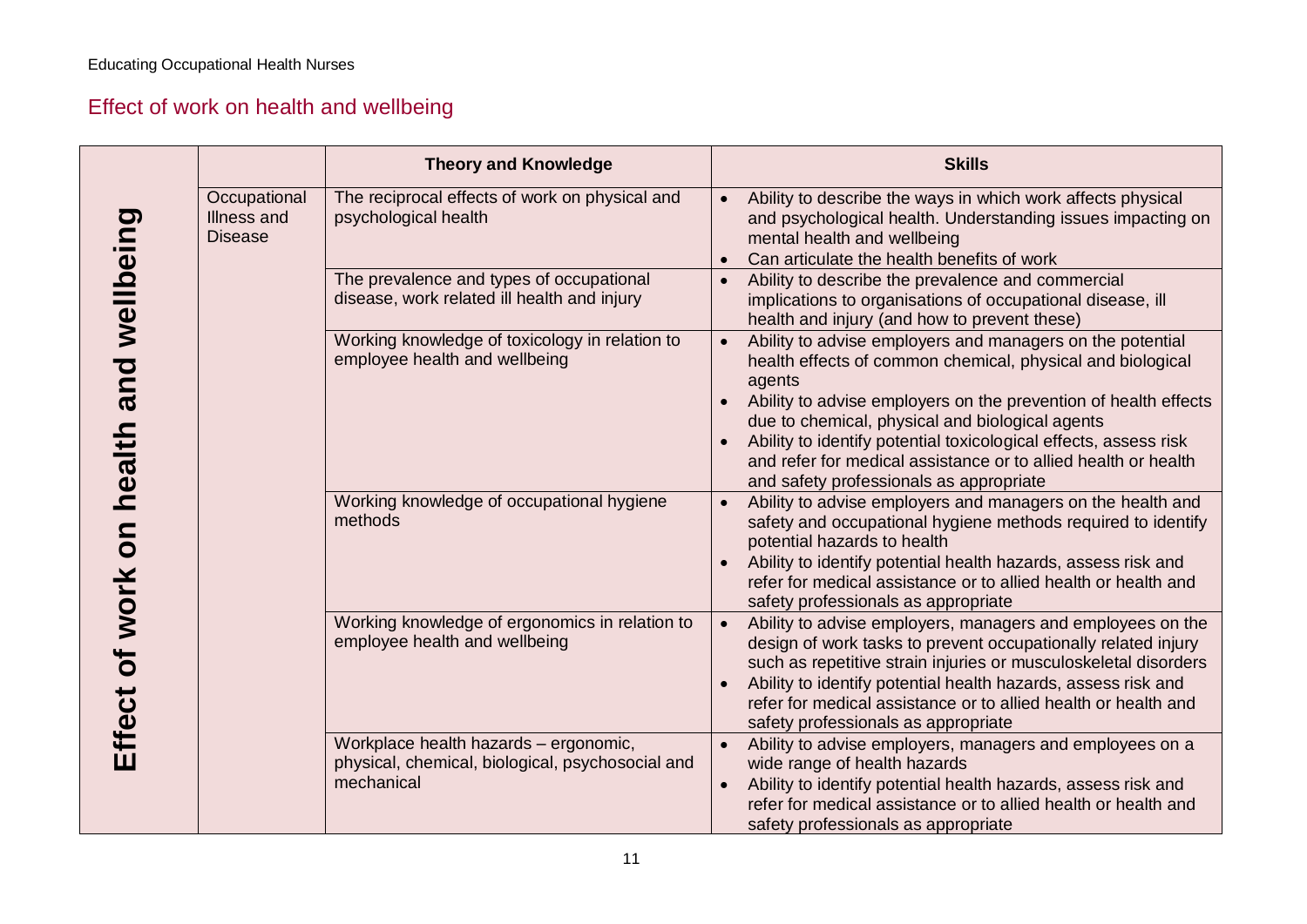|                                           |                                                                           | The health effects of work-related stress and<br>common mental health health issues such as<br>stress, anxiety and depression                                                                                                             | Ability to advise employers, managers and individual<br>$\bullet$<br>employees on the mental, emotional and physical effects of<br>work-related stress<br>Ability to advise employers and managers on the employers'<br>$\bullet$<br>duties in relation to the prevention of work-related stress<br>Ability to carry out risk assessment in relation to work-related<br>stress<br>Ability to refer employers and managers to tools for<br>preventing and managing work-related stress<br>Ability to carry out individual health risk assessment where<br>work-related stress is thought to be a factor in employee ill<br>health<br>OH influence on a positive work culture |
|-------------------------------------------|---------------------------------------------------------------------------|-------------------------------------------------------------------------------------------------------------------------------------------------------------------------------------------------------------------------------------------|-----------------------------------------------------------------------------------------------------------------------------------------------------------------------------------------------------------------------------------------------------------------------------------------------------------------------------------------------------------------------------------------------------------------------------------------------------------------------------------------------------------------------------------------------------------------------------------------------------------------------------------------------------------------------------|
| Effect of work on health and<br>wellbeing | Health<br>Surveillance,<br>Assessment,<br>Monitoring<br>and<br>Management | Health surveillance - methods, legal<br>requirements, ethical and commercial<br>implications                                                                                                                                              | Ability to advise employers and managers on the legal<br>requirements for health surveillance and the method of health<br>surveillance required for work tasks where a risk and/or a<br>legal requirement has been identified<br>Ability to carry out risk assessment, identify when health<br>surveillance is required and what method of health<br>surveillance should be used<br>Ability to recognise what specific health surveillance training<br>is required and access the training as appropriate for their<br>specific job role<br>Ability to advise employers about suitability for role and<br>fitness for work following health surveillance assessments        |
|                                           |                                                                           | Working knowledge of health impact<br>assessment methods - potential impact of<br>workplace on the population (control of<br>emissions to air, water and land quality,<br>healthcare services and resources, psychosocial<br>environment) | Ability to advise employers on the need for health impact<br>assessment, the legislation related to environmental safety<br>and to refer to environmental health or other allied specialists<br>where appropriate                                                                                                                                                                                                                                                                                                                                                                                                                                                           |
|                                           |                                                                           | Occupational illness monitoring, health<br>surveillance and management (occupational<br>asthma, noise induced hearing loss, effects of<br>vibration, occupational dermatitis, workplace<br>stressors etc)                                 | Ability to collect and present data related to work related<br>$\bullet$<br>injury and ill health<br>Ability to advise employers and managers on the prevention<br>$\bullet$<br>and management of work related injury and ill health<br>Ability to manage infections such as diarrhoea and vomiting<br>$\bullet$                                                                                                                                                                                                                                                                                                                                                            |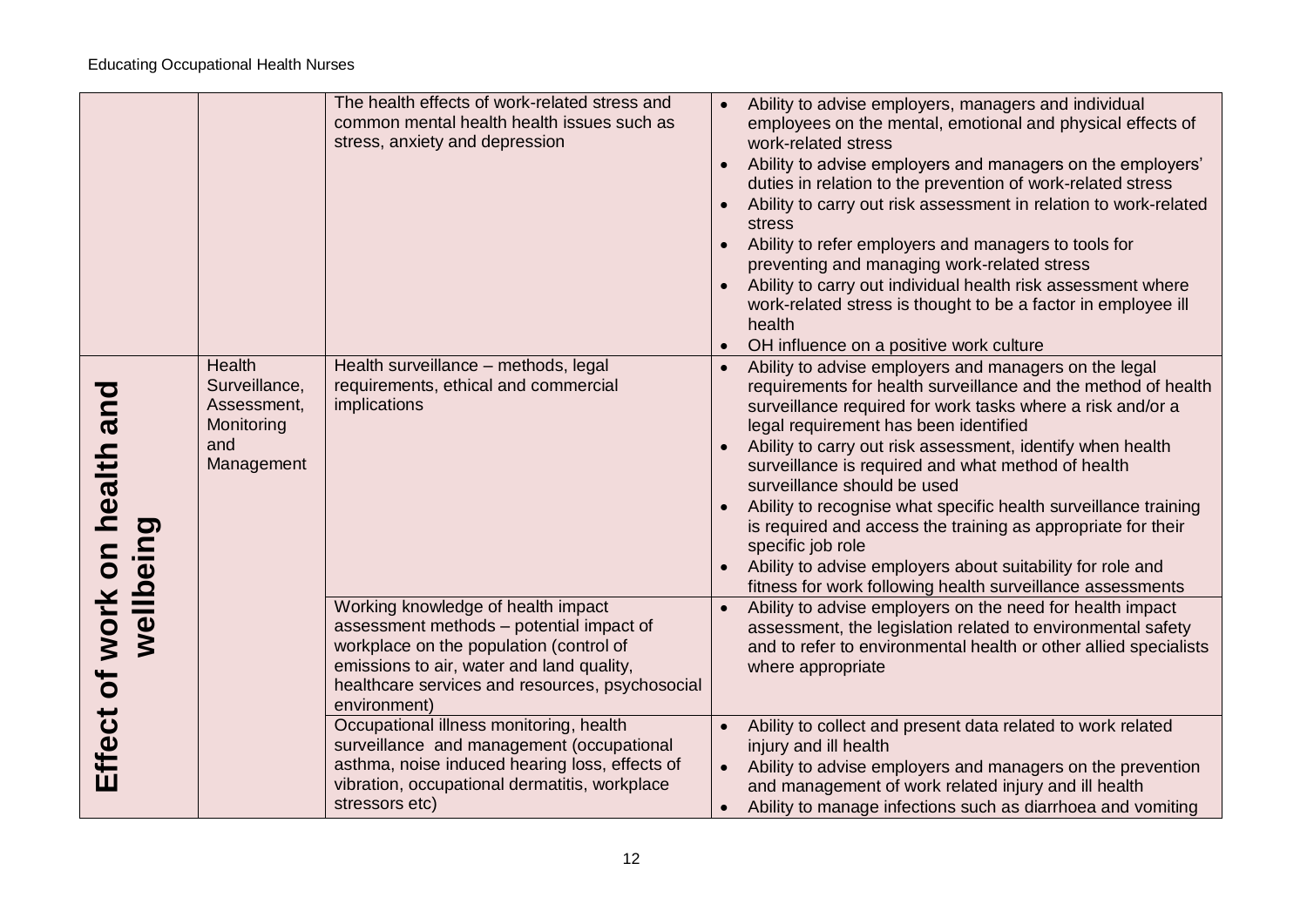### Effect of health and wellbeing on work

|                                              |                                    | <b>Theory and Knowledge</b>                                                                                                                                                                                                                | <b>Skills</b>                                                                                                                                                                                                                                                                                                                                                                                                                                                                                                                                                                                                                                                                                         |
|----------------------------------------------|------------------------------------|--------------------------------------------------------------------------------------------------------------------------------------------------------------------------------------------------------------------------------------------|-------------------------------------------------------------------------------------------------------------------------------------------------------------------------------------------------------------------------------------------------------------------------------------------------------------------------------------------------------------------------------------------------------------------------------------------------------------------------------------------------------------------------------------------------------------------------------------------------------------------------------------------------------------------------------------------------------|
| work<br>$\overline{\mathsf{S}}$<br>wellbeing | Bio-<br>psychosocial<br>principles | The bio-psychosocial model of health                                                                                                                                                                                                       | Understand the bio-psychosocial pathways to health<br>Ability to carry out case management using a bio-<br>psychosocial model<br>Ability to influence, affect and facilitate individual health<br>behaviour change<br>Can challenge individual barriers to behaviour change<br>Understands principles of individual behaviour change and<br>can identify/challenge commonly held myths and unhelpful<br>beliefs in addition to negative behaviours eg through the<br>use of tools and techniques such as solution focussed<br>therapy, motivational interviewing, and cognitive<br>behavioural therapy<br>Can plan and deliver health promotion sessions on<br>a range of topics eg Know Your Numbers |
| and<br>health                                |                                    | The employee in the context of family and<br>community                                                                                                                                                                                     | Ability to relate to the employee as a member of a wider<br>community of inter-social relationships<br>Understanding of the unique interaction with clients in the<br>workplace setting including:<br>Socio-economic pressures that influence decisions to<br>work, or not, that impact on health. Can articulate<br>consequences such as loss of employment                                                                                                                                                                                                                                                                                                                                          |
| $\overline{\sigma}$<br>Effect                | <b>Health</b><br><b>Conditions</b> | The incidence of long term conditions impacting on<br>health and work performance and their<br>management at work - hypertension, type 2<br>diabetes, cardiovascular disease, musculo-skeletal<br>disorders, anxiety and depression and TB | Ability to advise employers and managers on work<br>capability<br>Ability to gather data and carry out health promotion<br>related to the Public Health Outcomes Framework - for<br>example in relation to the prevention of obesity and<br>cardiovascular disease                                                                                                                                                                                                                                                                                                                                                                                                                                    |
|                                              | <b>Individual</b><br>Assessment    | Methods of individual physical and psychological<br>health assessment and management                                                                                                                                                       | Ability to carry out a functional assessment of physical and<br>mental wellbeing and, from the findings, assess work<br>capability etc                                                                                                                                                                                                                                                                                                                                                                                                                                                                                                                                                                |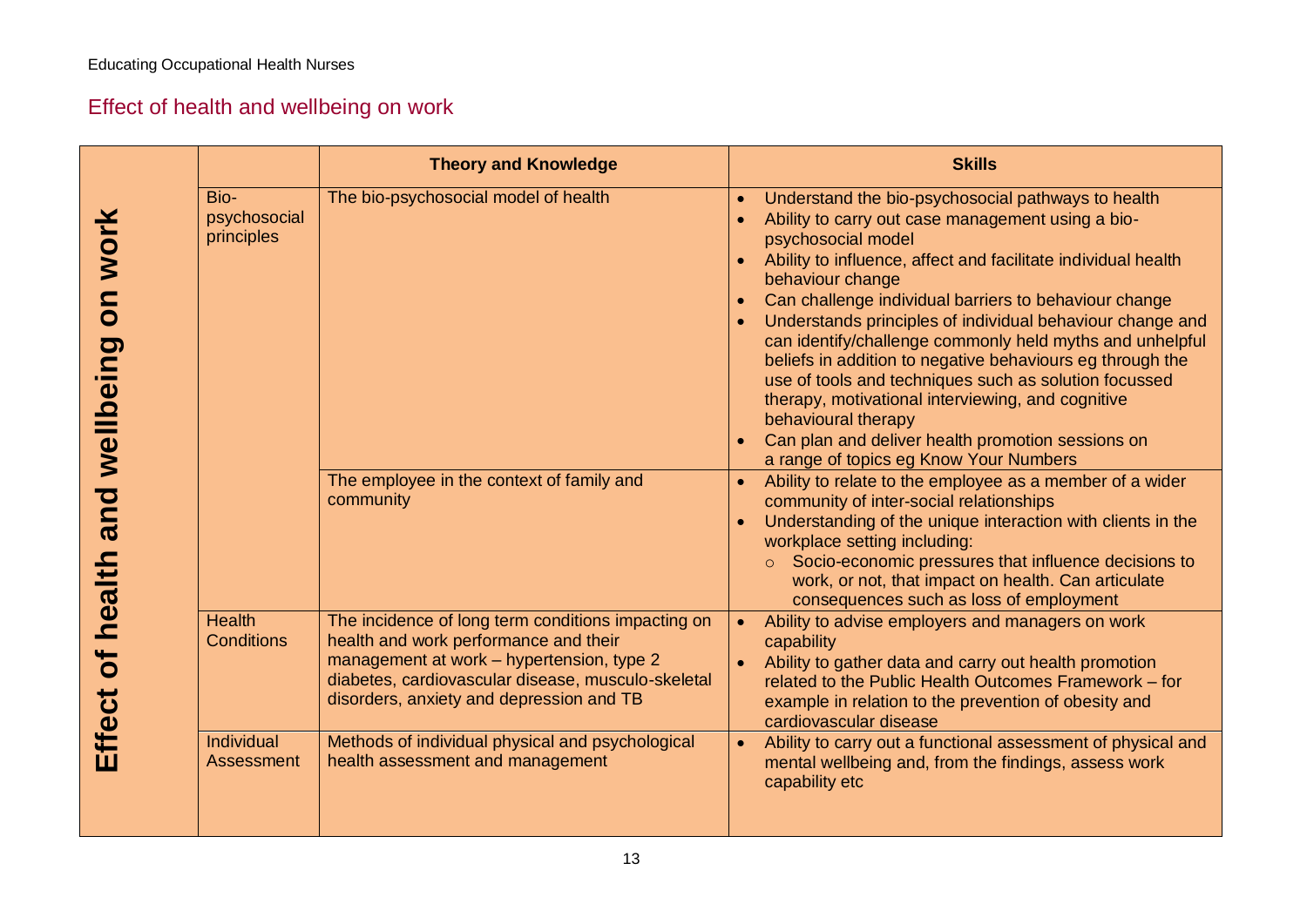|            | Methods of fitness for work health assessment<br>using specific workplace standards where they exist<br>(eg back pain) | Ability to identify and support people with mental health<br>issues and advise on reasonable adjustments for people<br>with a learning disability. Knowing where to access<br>additional advice           |
|------------|------------------------------------------------------------------------------------------------------------------------|-----------------------------------------------------------------------------------------------------------------------------------------------------------------------------------------------------------|
| Management | The employment of those with long term health<br>conditions and/or disability                                          | Ability to advise employees and the employer on the health<br>management, return to work programmes and safe and<br>healthy methods and patterns of working for those with<br>long term health conditions |

### Research and evidence based practice

| <b>Theory and Knowledge</b>                                                                                   | <b>Skills</b>                                                                                                                                                                                                                                                                                                                                                              |
|---------------------------------------------------------------------------------------------------------------|----------------------------------------------------------------------------------------------------------------------------------------------------------------------------------------------------------------------------------------------------------------------------------------------------------------------------------------------------------------------------|
| Critical thinking and appraisal<br>Research methodology<br>Epidemiology<br>Integrating research into practice | Ability to identify relevant research, types of study<br>(quantitative and qualitative), their uses, and sources of<br>best practice, carry out critical appraisal, basic statistical<br>analysis and provide a rationale for application in<br>occupational health nursing practice, utilising research<br>and clinical audit as a lever to service<br>improvement/change |
| Comprehensive understanding of risk                                                                           | Can understand risk and articulate that in specific contexts                                                                                                                                                                                                                                                                                                               |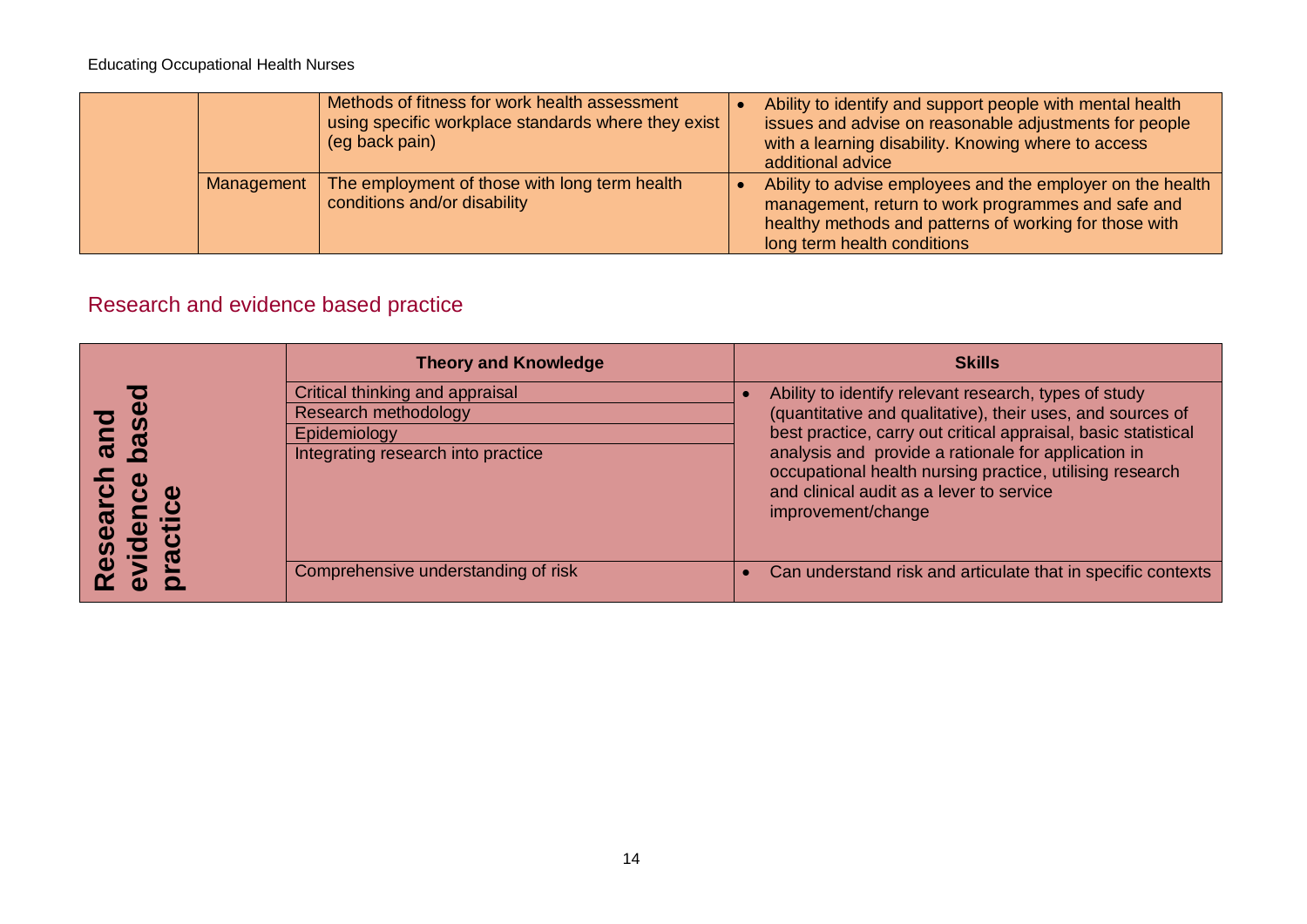### Leadership and management

|            |                                                                 | <b>Theory and Knowledge</b>                                                                                                                                                                                                 | <b>Skills</b>                                                                                                                                                                                                                                                              |
|------------|-----------------------------------------------------------------|-----------------------------------------------------------------------------------------------------------------------------------------------------------------------------------------------------------------------------|----------------------------------------------------------------------------------------------------------------------------------------------------------------------------------------------------------------------------------------------------------------------------|
|            | Organisations<br>and Roles                                      | The structure and function of organisations in<br>the UK<br>The structure, function and role of trades unions                                                                                                               | Ability to relate theory to context of own organisation                                                                                                                                                                                                                    |
|            |                                                                 | Corporate social responsibility                                                                                                                                                                                             | Ability to influence, affect and facilitate organisational<br>corporate social responsibility in relation to the improvement<br>of health and wellbeing in the neighbourhood communities<br>which the organisation sustains                                                |
|            |                                                                 | The role of allied health professionals, health<br>and safety, occupational therapy, physiotherapy,<br>occupational hygienist, human resources etc                                                                          | Ability to identify which allied health professional or<br>$\bullet$<br>management professional to refer to if required                                                                                                                                                    |
| management | Leadership<br>and<br>Management<br>Systems and<br><b>Styles</b> | Models of management systems, leadership and<br>management styles                                                                                                                                                           | Ability to describe management systems and management<br>$\bullet$<br>styles.<br>Ability to identify own preferred management style and its<br>potential effect on colleagues                                                                                              |
| and        | Health and<br>Safety                                            | Workplace health and safety and associated<br>legislation; and approved codes of practice                                                                                                                                   | Ability to advise employers, managers and employees on<br>relevant legislation and approved codes of practice                                                                                                                                                              |
| eadership- |                                                                 | Health and safety management including risk<br>analysis and assessment methods                                                                                                                                              | Ability to advise employers, managers and employees on risk<br>assessment methods<br>Ability to carry out risk assessment                                                                                                                                                  |
|            | Other<br>Legislation                                            | Employment and specific workplace setting<br>legislation (Equality Act, Data Protection Act,<br>Access to Medical Reports Act, Working Time<br>Regulations, Employment Rights Act, Human<br>Medicines Regulations 2012 etc) | Ability to advise employers, managers and employees on<br>relevant legislation<br>Ability to carry out safe and confidential professional practice<br>in relation to data protection, anti-discrimination, access to<br>medical reports and safeguarding vulnerable adults |
|            | Organisational<br>Health and<br>Wellbeing                       | Influencing and developing organisational<br>policies and strategies for health and wellbeing                                                                                                                               | Ability to apply theory to influence organisational policy and<br>strategy for health and wellbeing<br>Ability to lead and manage projects to improve the<br>organisational approach to employee health and wellbeing                                                      |
|            |                                                                 | Promoting the health of individuals, teams and<br>workforces                                                                                                                                                                | Ability to use public health data and organisational data to<br>$\bullet$<br>influence, lead and manage projects to improve employee<br>health and wellbeing                                                                                                               |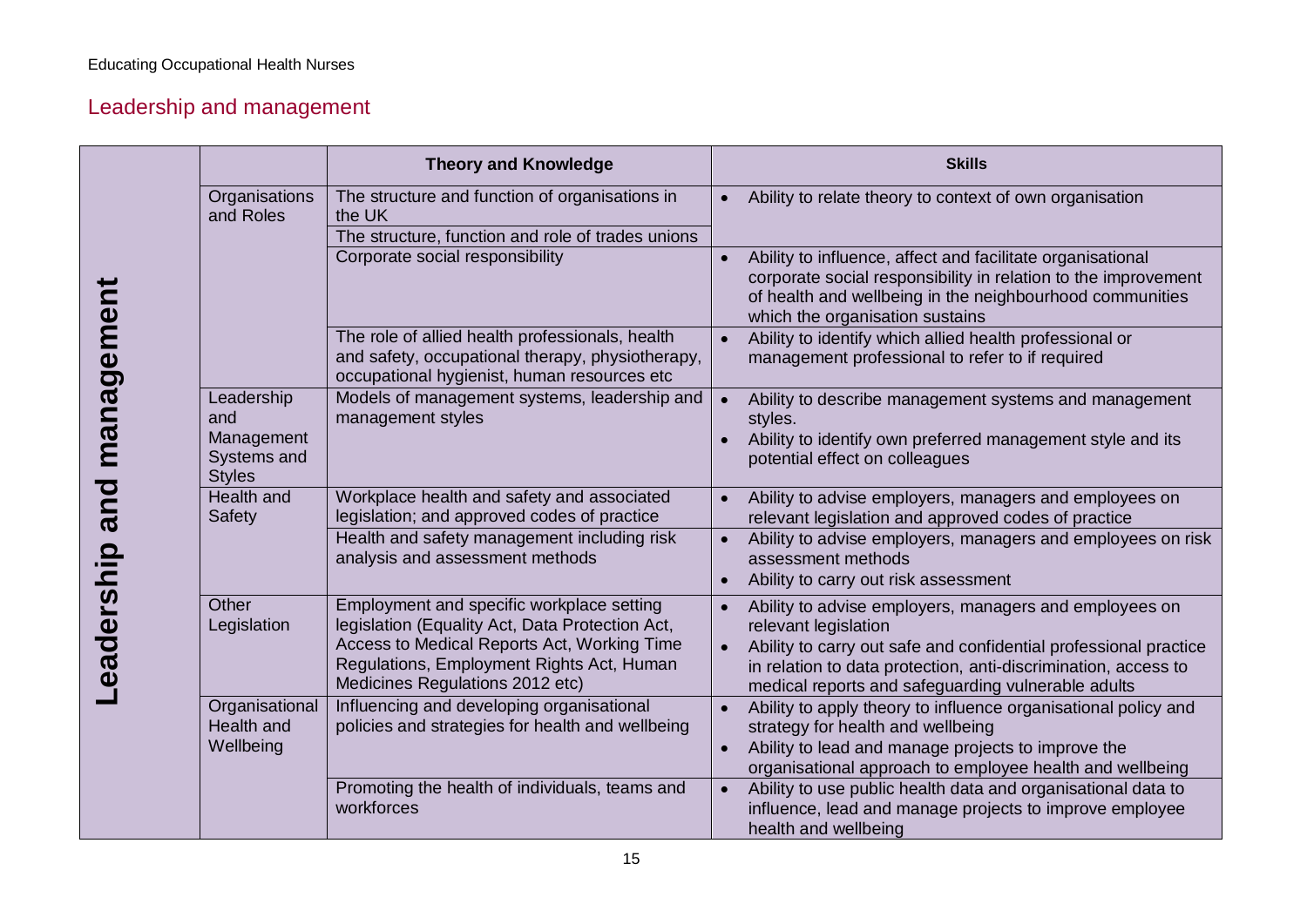| $\boldsymbol{\sigma}$ |                                   | <b>Theory and Knowledge</b>                                                                                                                      | <b>Skills</b>                                                                                                                                                                                                                                                                                                                                                                                                                                                                                                               |
|-----------------------|-----------------------------------|--------------------------------------------------------------------------------------------------------------------------------------------------|-----------------------------------------------------------------------------------------------------------------------------------------------------------------------------------------------------------------------------------------------------------------------------------------------------------------------------------------------------------------------------------------------------------------------------------------------------------------------------------------------------------------------------|
|                       |                                   | Attendance management                                                                                                                            | Ability to advise employers and managers on the methods<br>and rationale for sickness absence management<br>Ability to use a bio-psychosocial model of case management<br>Ability to carry out return to work interviews and advise on<br>safe return to work programmes<br>Ability to advise about reasonable workplace adjustments<br>Ability to write relevant and confidential management reports<br>Have a comprehensive understanding of:<br>records management<br>consent<br>$\Omega$<br>confidentiality<br>$\Omega$ |
|                       |                                   | The 'Psychological Contract'                                                                                                                     | Ability to recognise the effect of the Psychological Contract<br>$\bullet$<br>on employee health and wellbeing                                                                                                                                                                                                                                                                                                                                                                                                              |
|                       | Leading<br>Service<br>Improvement | Planning, delivering and evaluating services<br>ethically and effectively                                                                        | Ability to undertake OH service needs assessment,<br>$\bullet$<br>programme review<br>Understands the principles of audit in OH and can undertake<br>a basic service audit<br>Ability to write and present a business plan<br>Ability to undertake effective business related project<br>management and planning                                                                                                                                                                                                            |
|                       |                                   | Staff and stakeholder engagement, partnership<br>working, professional interdisciplinary working,<br>and leading outside the sphere of influence | Ability to identify, network, engage and collaborate with staff<br>$\bullet$<br>and stakeholders and work with partners and other<br>professionals to achieve effective working relationships and<br>co-production                                                                                                                                                                                                                                                                                                          |
|                       |                                   | Methods of influencing and negotiation                                                                                                           | Ability to influence organisational and individual health and<br>wellbeing and negotiate required outcomes                                                                                                                                                                                                                                                                                                                                                                                                                  |
|                       |                                   | Principles of operational effectiveness - budget<br>management, people management,<br>performance management                                     | Ability to apply knowledge to practice<br>$\bullet$                                                                                                                                                                                                                                                                                                                                                                                                                                                                         |
|                       |                                   | <b>Quality assurance</b>                                                                                                                         | Ability to identify examples of good practice and benchmark<br>organisational and own professional practice<br>Ability to advise on requirements of Safe, Effective, Quality<br>Occupational Health Services (SEQOHS) Standards                                                                                                                                                                                                                                                                                             |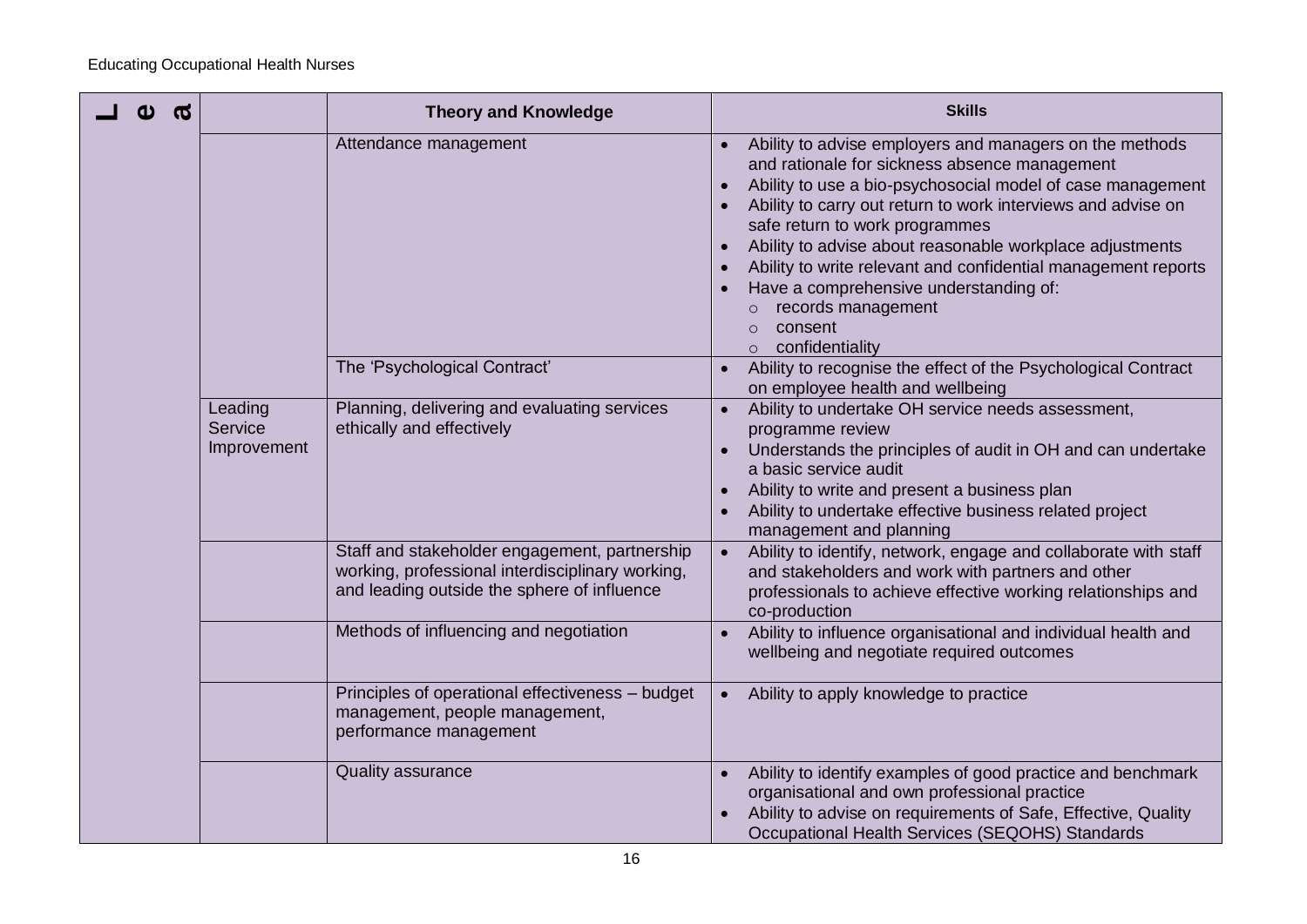| $\bullet$ |                                  | <b>Theory and Knowledge</b>                                                   | <b>Skills</b>                                                                                                                                                                                                            |
|-----------|----------------------------------|-------------------------------------------------------------------------------|--------------------------------------------------------------------------------------------------------------------------------------------------------------------------------------------------------------------------|
|           | Equality and<br><b>Diversity</b> | Cultural understanding - diversity and inclusivity                            | Ability to apply knowledge to ensure a fair, just and equal<br>professional practice<br>Ability to advise employers, managers and employees<br>Understand stigma associated with mental illness and ways<br>to reduce it |
|           | Emergency<br>Planning            | Emergency planning and management -<br>emergency first aid, disaster planning | Ability to advise organisations on emergency procedures,<br>and, in particular, first aid provision                                                                                                                      |
|           | Organisational<br>Change         | Models of organisational change                                               | Ability to influence, affect and facilitate organisational change<br>in relation to the approach to employee health and wellbeing                                                                                        |
|           |                                  | Effect of organisational change on health and<br>wellbeing                    |                                                                                                                                                                                                                          |

### Professional practice

| <b>Theory and Knowledge</b>                        | <b>Skills</b>                                                                                                                                                                                                                                                                                                                                                                                                                                                                                                                                                                                                                                                                                                                                                                                                                                                                                                                                                                                                                                                            |
|----------------------------------------------------|--------------------------------------------------------------------------------------------------------------------------------------------------------------------------------------------------------------------------------------------------------------------------------------------------------------------------------------------------------------------------------------------------------------------------------------------------------------------------------------------------------------------------------------------------------------------------------------------------------------------------------------------------------------------------------------------------------------------------------------------------------------------------------------------------------------------------------------------------------------------------------------------------------------------------------------------------------------------------------------------------------------------------------------------------------------------------|
| Case management (face to face and telephone based) | Ability to carry out a bio-psychosocial model of case<br>management including: - referrals procedures, consent and<br>history taking and recording, additional specialist advice and<br>onward referral, functional capacity, report writing, effective<br>return to work planning, effective use of case conferences,<br>multi-disciplinary working, giving written and verbal feedback -<br>especially for complex and difficult cases, having difficult<br>conversations eg challenging health behaviours, suitability for<br>role, and provision of fitness for work advice, line manager<br>coaching, using appropriate tools, caseload management,<br>follow up and closure<br>Demonstrates a working knowledge of employment and<br>disability related law<br>Recognises the impact of acute/chronic ill health and disability<br>on work attendance/performance and supports those with long<br>term conditions to remain economically active<br>Ability to use tools to assess anxiety and depression eg<br><b>Hosptial Anxiety and Depression Scale (HADS)</b> |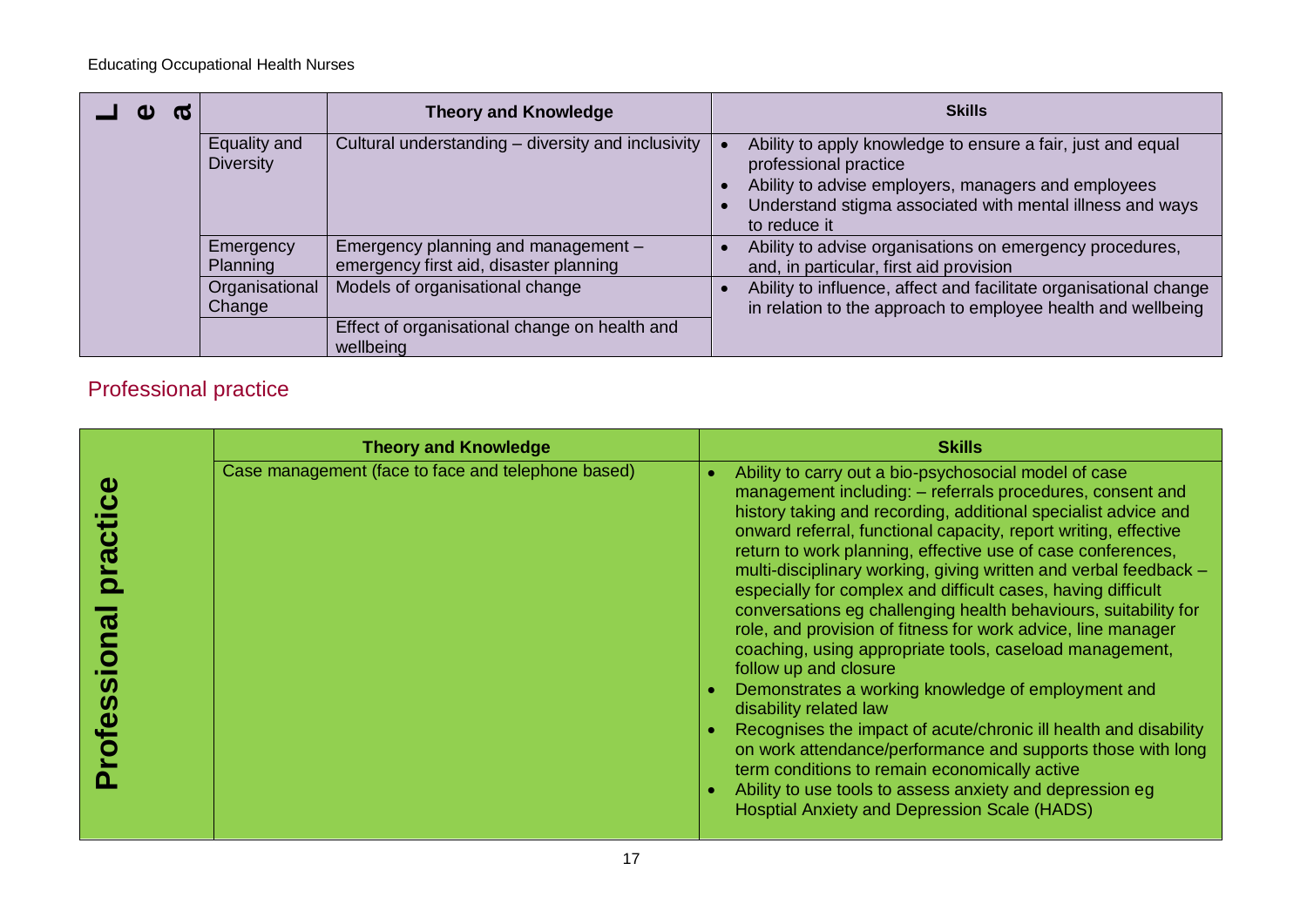| Safeguarding vulnerable adults/groups and working<br>knowledge of safeguarding for children                                                   |           | Ability to embed principles and requirements of safeguarding<br>into practice                                                                                                                                                                                                                                          |
|-----------------------------------------------------------------------------------------------------------------------------------------------|-----------|------------------------------------------------------------------------------------------------------------------------------------------------------------------------------------------------------------------------------------------------------------------------------------------------------------------------|
| Confidentiality and data protection                                                                                                           |           | Ability to ensure client confidentiality and data protection in<br>practice                                                                                                                                                                                                                                            |
| Group facilitation                                                                                                                            |           | Is able to direct meetings at own level with own professional<br>team and with multi-disciplinary teams<br>Ability to facilitate group and engage employees in<br>participatory approaches                                                                                                                             |
| <b>Presentation skills</b>                                                                                                                    | $\bullet$ | Is able to carry out presentations clearly and confidently                                                                                                                                                                                                                                                             |
| Organisational and individual health data reporting and<br>management of results                                                              |           | Is able to gather organisational health and wellbeing data,<br>assess trends, and report on results<br>Is able to write health reports and make recommendations                                                                                                                                                        |
| Lifelong learning - maintaining professional accountability,<br>self-directed learning, CPD, training and development, on the<br>job learning |           | Can identify importance of life-long learning and able to<br>develop goals and ambitions<br>Able to identify the requirements to meet NMC revalidation<br>standards                                                                                                                                                    |
| Supply of medicines (including Immunisation & Vaccination)                                                                                    |           | Understand unique arrangements for supply of prescription<br>only medicines that relate to occupational health nurses (as<br>describes in The Human Medicines Regulations 2012)<br>Competent to deliver immunisation programmes as required by<br>role and as governed by the legislative framework and DH<br>guidance |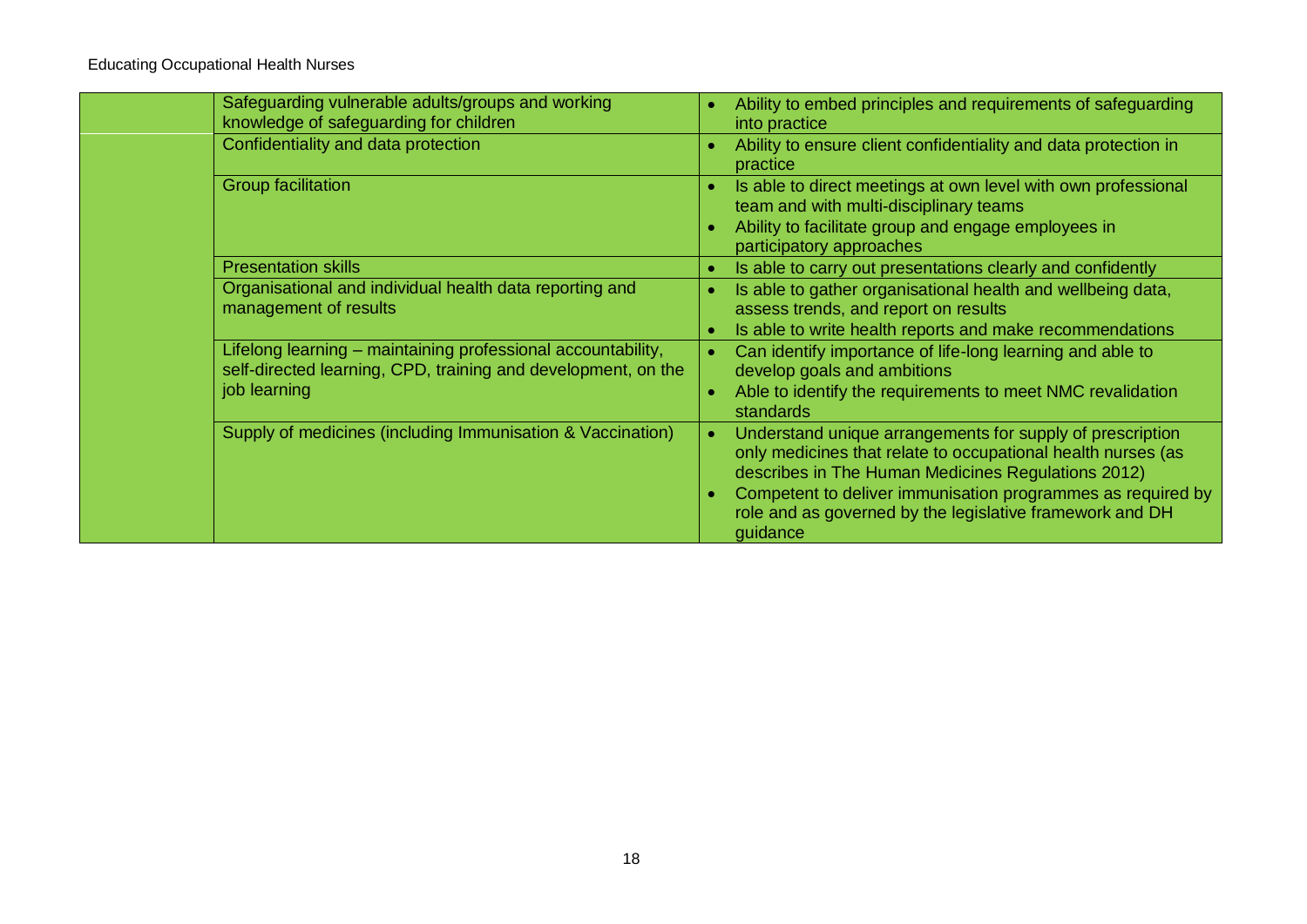# <span id="page-18-0"></span>**Bibliography**

1. Council for Work and Health (2010). *The challenge of preparing nurses practicing in the workplace setting competent to promote, improve and maintain the health of the working age population.* Available from:

<http://www.councilforworkandhealth.org.uk/>

This document highlighted the challenges associated with developing courses which meet the needs of occupational health nurses and led to future discussions regarding OHN education.

- 2. Council for Work and Health (2016). *Planning the Future: Implications for occupational health, delivery and training.* Available from: <http://www.councilforworkandhealth.org.uk/>
- 3. Faculty of Occupational Health Nursing (2015). *Position Paper: Occupational health nurse education, funding and regulation.* Available from: <http://www.fohn.org.uk/>
- *4.* Nursing and Midwifery Council (2015). *Standards of Proficiency for Specialist Community Public Health Nurses.* London. Available from:<https://www.nmc.org.uk/>
- *5.* Nursing and Midwifery Council (2015). *The Code: Professional Standards of Practice and Behaviour for Nurses and Midwives.* Available from: <https://www.nmc.org.uk/>
- <span id="page-18-1"></span>*6.* Public Health England (2016). *Public Health Outcomes Framework. Available from:* <http://www.phoutcomes.info/>